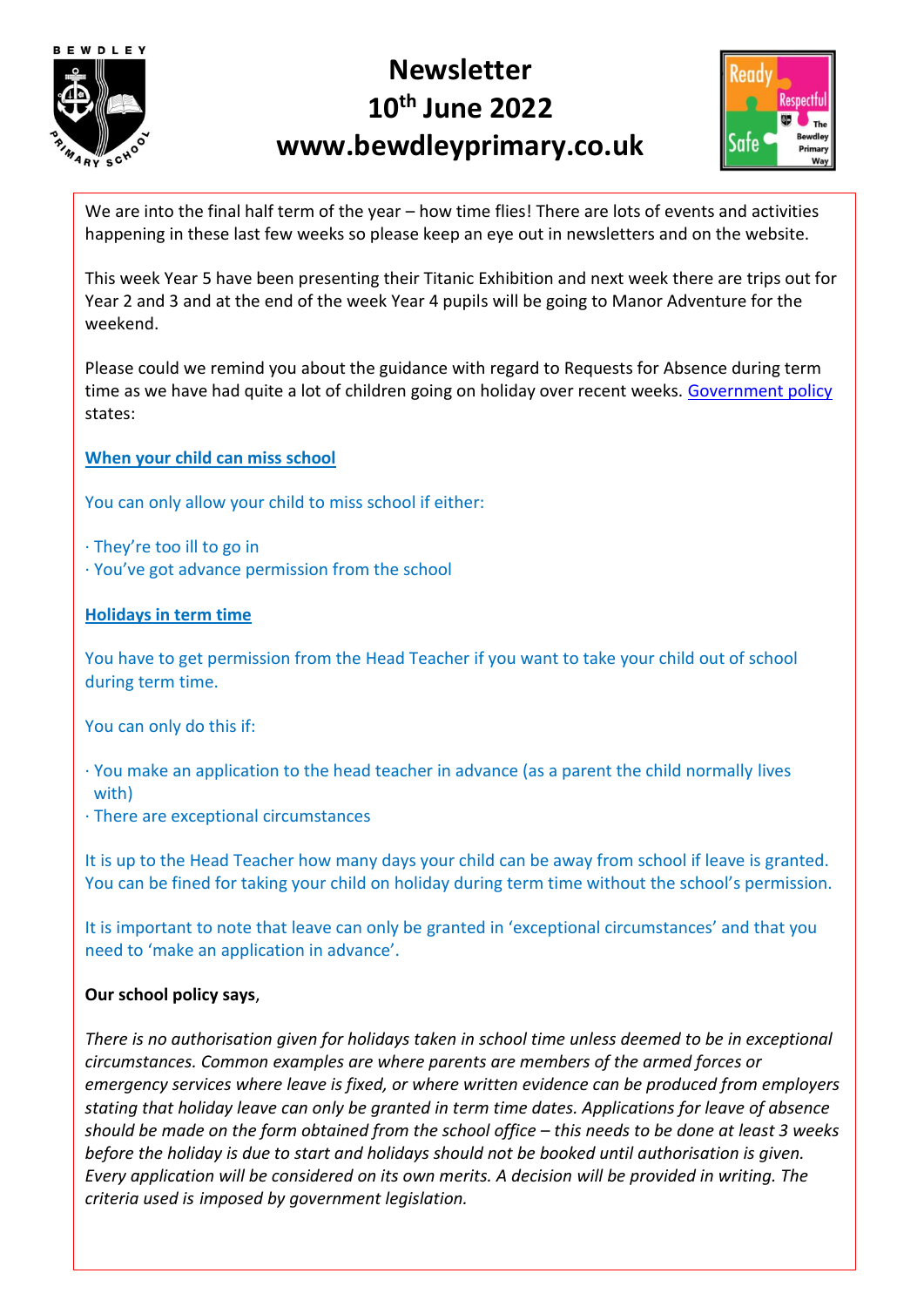It is very unlikely that holiday request will be authorised but we still need to see the application and reasons. Unauthorised absences of more than 5 days may result in a fine being issued – this is for each parent for each child absent.

We understand that family holidays are important but would ask – particularly as children have missed so much school time over the past 2 years – that these are taken in the 13 weeks school holidays. We also sympathise with the frustration of the cost increases in school holiday periods but it is really important that children attend school on every day they are able to.

#### **Sun Protection**



We have had one or two lovely, sunny days and hopefully will get a few more before the end of the term. It is, therefore, important to remind everyone about how we can keep the children safe in the sun. This year we are lucky to have a few more sheltered areas available during playtimes and lunchtimes that children can sit in out of the sun. However, for many they love to run around during these times. In line with our [Sun Protection Policy](https://www.bewdleyprimary.co.uk/attachments/download.asp?file=2729&type=pdf) we would ask that parents provide a suitable hat and sunglasses for use outdoors during sunny days. Additionally, this is our guidance for sunscreen:

• The advice to parents is to apply a high protection (Factor 50/60) sunscreen to children before they leave home and that this should offer adequate protection (unless they go swimming or take showers) for the day

• Where necessary (e.g. medical conditions), parents can complete a medical form advising us of the need for their child to reapply suntan lotion during the day. Where this is the case, the sunscreen must be in a labelled bottle with your child's name and class and must be given to the class teacher on arrival. Children will be expected to apply the sunscreen themselves and will not be allowed to share sunscreen with other children. In cases where children are unable to apply their sunscreen to the necessary level of protection, signed consent must be given to school so application can then be made by a member of staff – this will be the case particularly for children in Early Years. (Appendix A in the policy). Where staff agree to do this, they will do their best to ensure appropriate coverage but cannot be held responsible for any allergic reaction or missed areas on the body

If it is a very hot day, we will also limit the children's time outside. Children have access to water throughout the school day and we will continue to encourage them to drink plenty especially on hot days.

We will talk about staying safe in the sun with the children in assembly next week.

Thank you for your help!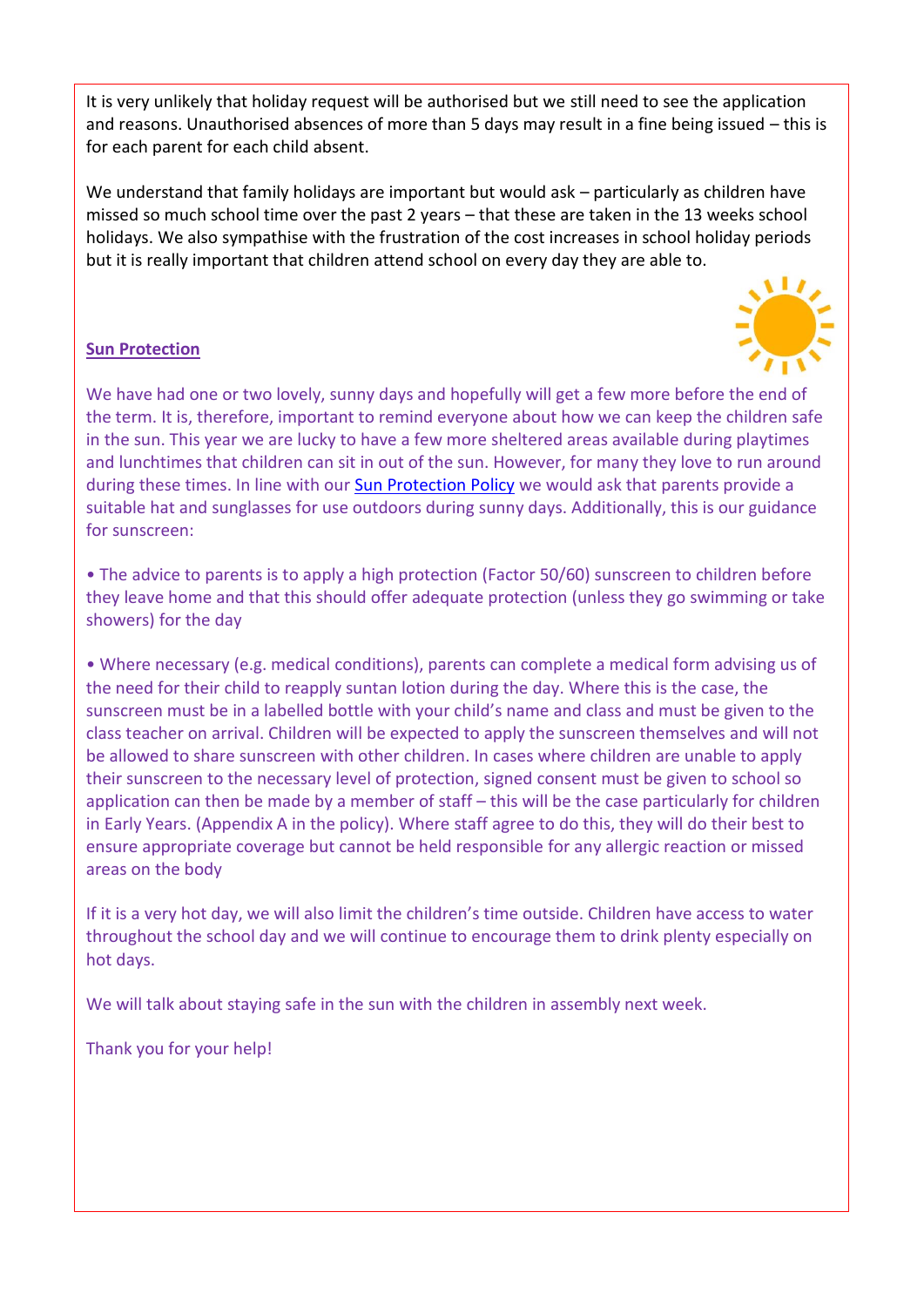

Our residential trip to Arete is fast approaching (if you just count school weeks, that is!) and we are starting to get really excited!

We will be holding a pre-residential information meeting on **Thursday 30th June at 6pm** to give you more detailed information about the trip and to give you the opportunity to ask any questions. Before this date, your child will bring home a paper copy of the forms that will need to be completed and returned to us at the meeting.

Just a reminder that the balance of the trip is due no later than Friday 15<sup>th</sup> July. Thank you to those who have already paid.

## **Dates for the Diary:**

Monday 13 June – Year 2 trip to Warwick Castle Friday 17 June – Sunday 19 June – Year 4 trip to Manor Adventure Friday 17 June – Year 3 trip to Black Country Living Museum W/C June  $27<sup>th</sup>$  & W/C 4<sup>th</sup> July – Bikeability Monday  $27<sup>th</sup>$  June – Blyton class trip to Bewdley Museum Tuesday 28th June – Morpurgo class trip to Bewdley Museum Tuesday 28th June – Reception and Year 6 Heights and Weight checks Thursday 30th June, 6pm – Arete Residential meeting Tuesday  $5<sup>th</sup>$  July – Transition Day Friday  $8<sup>th</sup>$  July – PTFA Summer Fair Tuesday  $19<sup>th</sup>$  July – Swimming Assembly – by invitation only W/C 18<sup>th</sup> July – Commonwealth and Sports Week Wednesday  $20<sup>th</sup>$  July – Year 6 summer production



#### **Year 6 Leavers Hoodies**

Please remember that the last date for orders for leavers hoodies is Friday 17 June. The item must be paid for on Parentpay by this date.

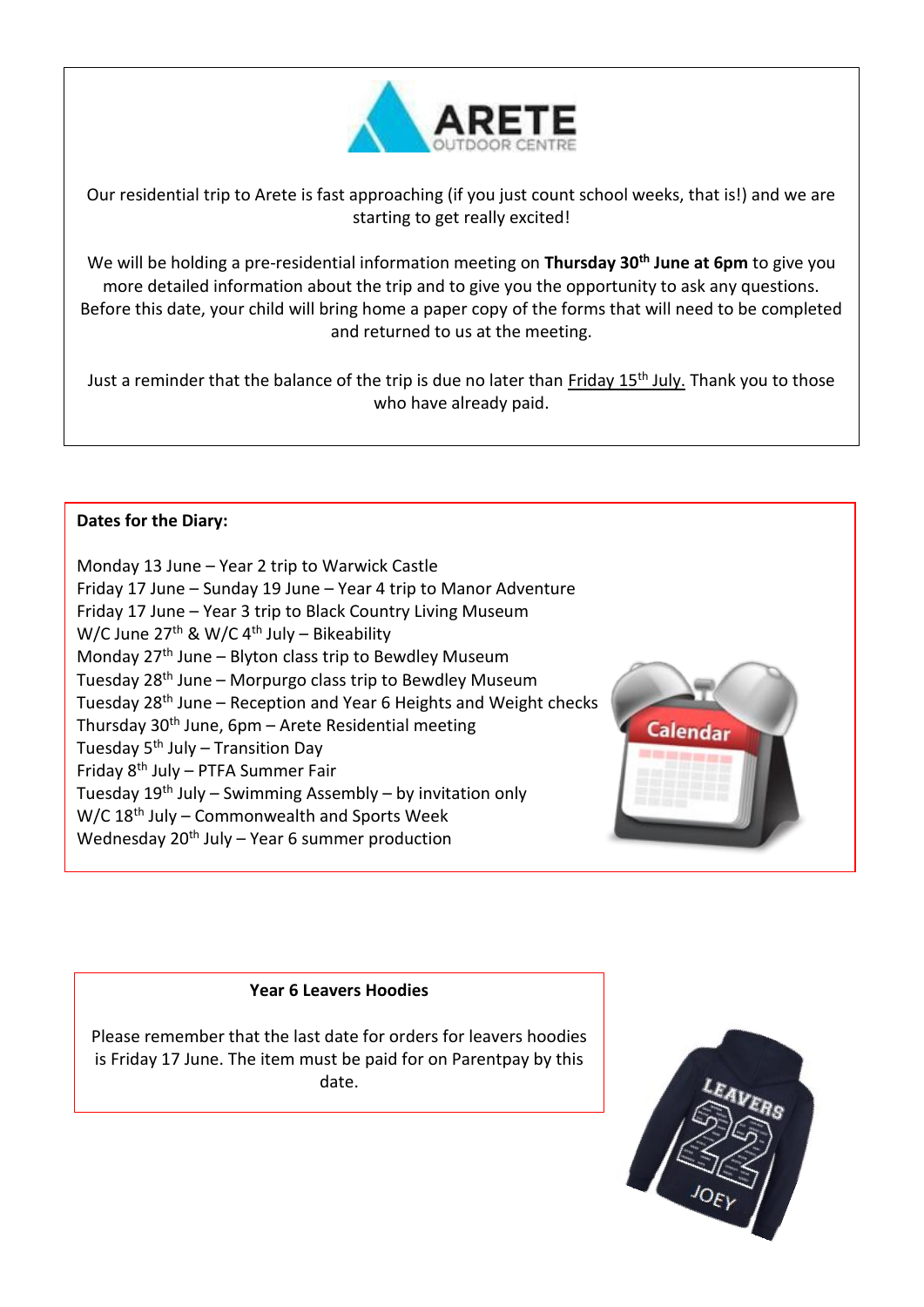# **Employment Opportunities at Bewdley Primary School**

Fancy a career with Bewdley Primary?

We currently have some vacancies with Bewdley Primary, from Family Support Worker to Teaching Assistants.

If you would like to see the posts available, please refer to the website





We have been using Freckle in Key Stage Two (Years 3,4,5, and 6) for almost two terms. It has been used as a home learning tool with teachers setting a weekly task in the 'Rucksack' linked to learning that has happened in the classroom. It has also been used as a classroom tool for both extra practise and to set more challenging activities.

Currently we are evaluating its effect on the children's progress and attainment, but we also want to know how parents and carers have found using Freckle at home.

We would really appreciate it if you could you complete this quick survey click on your child's class:

Blackman https://www.surveymonkey.co.uk/r/FJ6CGG3 Carroll https://www.surveymonkey.co.uk/r/3QHNWB9 Lewishttps://www.surveymonkey.co.uk/r/3Q6685F Rowling https://www.surveymonkey.co.uk/r/FQYY8ZL Blyton https://www.surveymonkey.co.uk/r/3WVNL9H Morpurgo https://www.surveymonkey.co.uk/r/3WM3BZ8 Dahl https://www.surveymonkey.co.uk/r/3WNNSNG Potter https://www.surveymonkey.co.uk/r/3WGFSKD

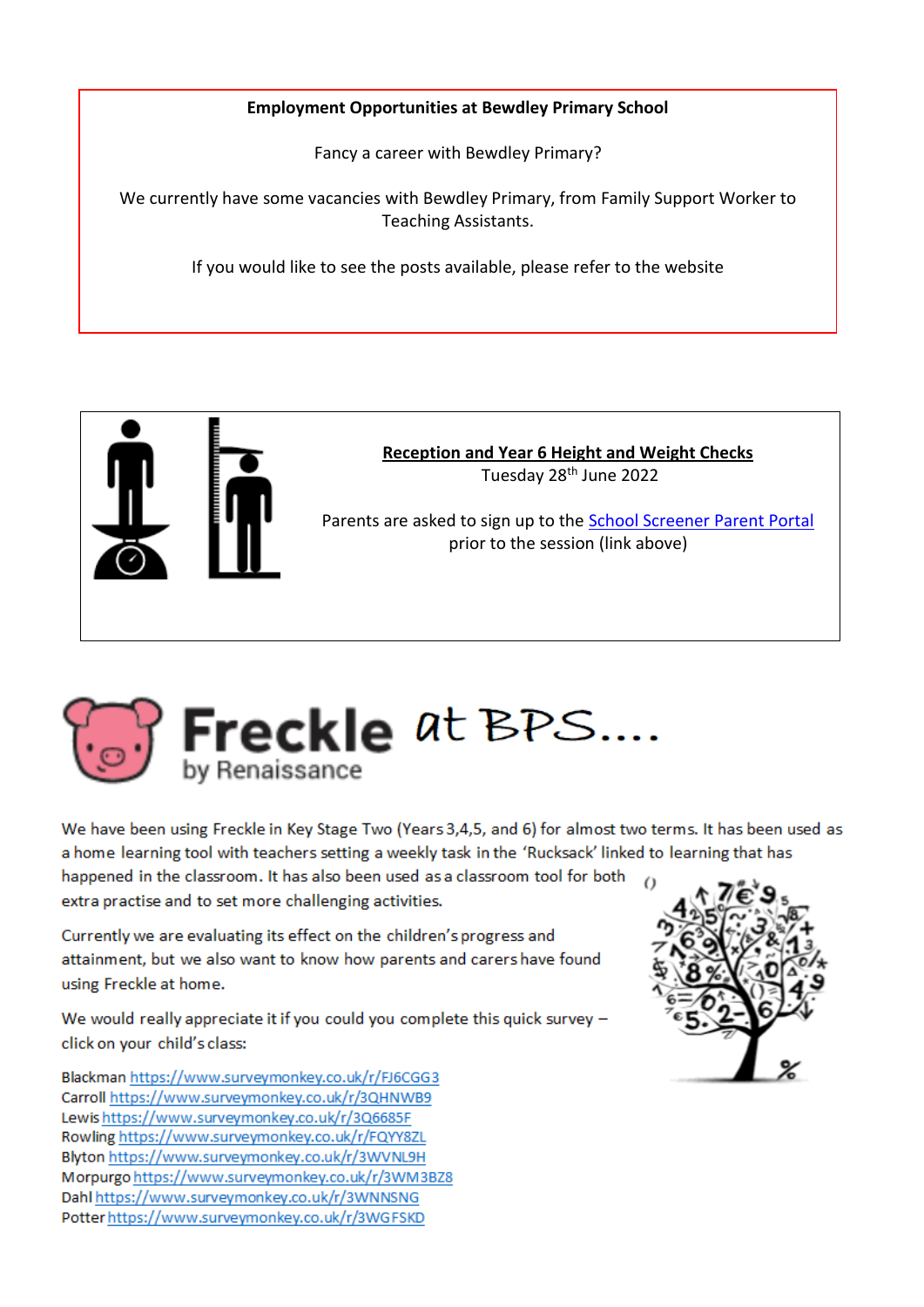# **Y2-5 TTRS Tournament results…so far!**

| Round 1                   | Round 2                                |
|---------------------------|----------------------------------------|
| 28th April - 5th May 2022 | 18th May - 25th May 2022 07:00 - 20:00 |
| PDahl                     | <b>P</b> Rowling                       |
| <b>Potter</b>             | <b>Morpurgo</b>                        |
| 297                       | 546                                    |
| 193                       | 605                                    |
| 28th April - 5th May 2022 | 18th May - 25th May 2022 07:00 - 20:00 |
| <b>P</b> Bond             | <b>P</b> Blyton                        |
| <b>Milne</b>              | Lewis                                  |
| 10                        | 271                                    |
| 9                         | 182                                    |
| 28th April - 5th May 2022 | 18th May - 25th May 2022 07:00 - 20:00 |
| <b>P</b> Blyton           | <b>P</b> Dahl                          |
| <b>Morpurgo</b>           | <b>Milne</b>                           |
| 556                       | 125                                    |
| 340                       | 17                                     |
| 28th April - 5th May 2022 | 18th May - 25th May 2022 07:00 - 20:00 |
| <b>P</b> Rowling          | Potter                                 |
| 255                       | <b>Bond</b>                            |
| Lewis                     | 96                                     |
| 55                        | 14                                     |

# The final round - Round 3 - started on Wednesday!



|          | Games won | Total points |
|----------|-----------|--------------|
| Bond     |           | 24           |
| Milne    |           | 26           |
| Potter   |           | 289          |
| Dahl     |           | 422          |
| Morpurgo |           | 886          |
| Blyton   |           | 827          |
| Lewis    |           | 227          |
| Rowling  |           | 860          |